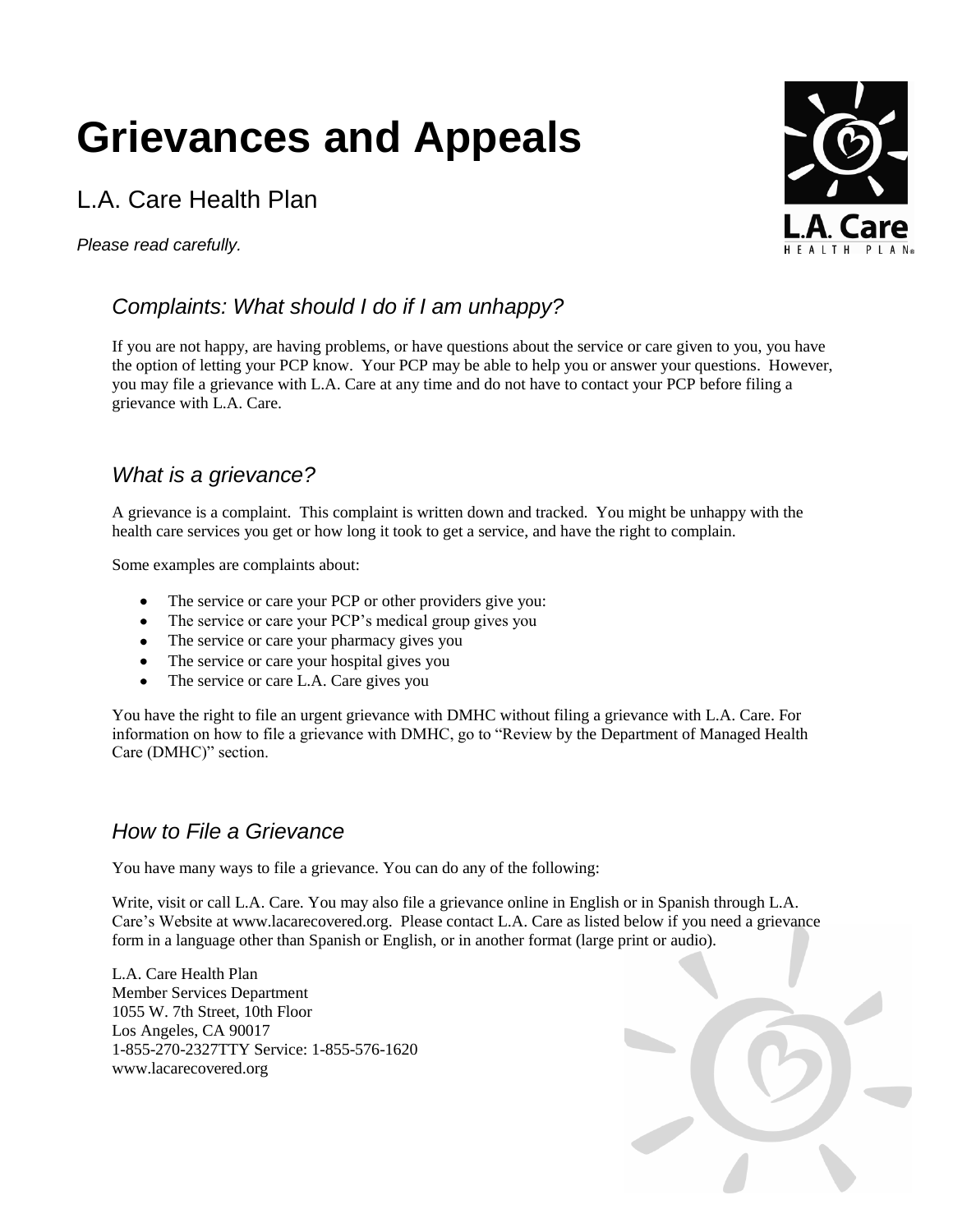Fill out a grievance form at your doctor's office

L.A. Care can help you fill out the grievance form over the phone or in person. If you need interpreter services, we will work with you to make sure we can communicate with you in a language you understand.

For Members with hearing or speech loss, you may call L.A. Care's TTY telephone number for Member Services at 1-866-522-2731. You may call the TTY/TDD Statewide access number at 1-888-877-5379 (Sprint) or 1-800-735-2922 voice (MCI). Members and providers can also dial 711 on their phones to call the California Relay Service directly.

Within five calendar days of receiving your grievance, you will get a letter from L.A. Care saying we have your grievance and are working on it. Then, within 30 calendar days of receiving your grievance, L.A. Care will send you a letter explaining how the grievance was resolved.

Filing a grievance does not affect your medical benefits. If you file a grievance you may be able to continue a medical service while the grievance is being resolved. To find out more about continuing a medical service, call L.A. Care.

#### *Review by the Department of Managed Health Care*

The California Department of Managed Health Care (DMHC) is responsible for regulating health care service plans. If you have a grievance against L.A. Care Health Plan, you should first telephone L.A. Care Health Plan at 1-855-270-2327 (TTY for the hearing impaired at 1-855-576-1620) and use L.A. Care Health Plan's grievance process before contacting the DMHC. Using this grievance procedure does not prohibit any legal rights or remedies that may be available to you. If you need help with a grievance involving an emergency, a grievance that has not been satisfactorily resolved by L.A. Care Health Plan, or a grievance that has remained unresolved for more than 30 days, you may call the DMHC for assistance.

You may also be eligible for an Independent Medical Review (IMR). If you are eligible for an IMR, the IMR process will provide an impartial view of medical decisions made by a health plan related to the medical necessity of a proposed service or treatment, coverage decisions for treatments that are experimental or investigational in nature, and payment disputes for emergency and urgent medical services. The Department of Managed Health Care has a toll-free telephone, 1-888-HMO-2219, to receive complaints regarding health plans. The hearing and speech impaired may use the department's TTY line (1-877-688-9891) to contact DMHC. DMHC's Internet website (http://www.hmohelp.ca.gov) has complaint forms, IMR application forms and instructions online.

L.A. Care Health Plan's grievance process and DMHC's complaint review process are in addition to any other dispute resolution procedures that may be available to you, and your failure to use these processes does not preclude your use of any other remedy provided by law.

### *Appeals Process*

How to file an Appeal for health care services denied or delayed as not medically necessary If you believe a health care service has been wrongly denied, changed, or delayed by L.A. Care because it was found not medically necessary, you may file an appeal. This is known as a disputed health care service.

Within five calendar days of receiving your appeal, you will get a letter from L.A. Care saying we have received your appeal and that we are working on it. The letter will also let you know the name of the person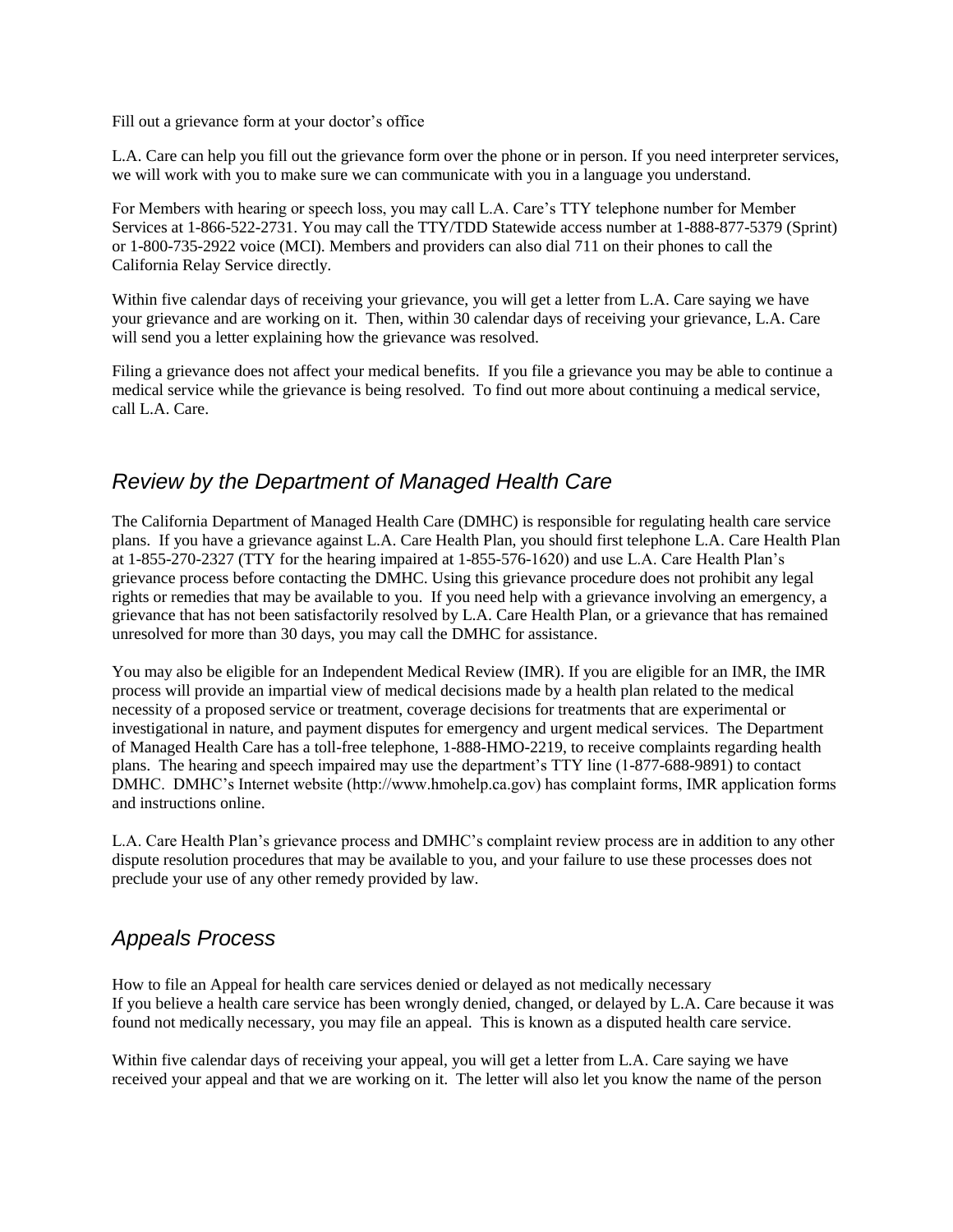working on your appeal. Then, within 30 calendar days you will receive a letter explaining how the appeal was resolved.

Filing an appeal does not affect your medical benefits. If you file an appeal you may be able to continue a medical service while the appeal is being resolved. To find out more about continuing a medical service, call L.A. Care.

### *How to File an Appeal for Urgent Cases*

Examples of urgent cases include:

- Severe pain
- Potential loss of life, limb or major bodily function
- Immediate and serious deterioration of your health

In urgent cases, you can request an "expedited review" of your grievance. You will receive a call and/or a letter about your grievance within 24 hours. A decision will be made by L.A. Care within three calendar days (or 72 hours) from the day your grievance was received.

#### *Making an Appeal*

If we make a decision and you are not satisfied with this decision, you can "appeal" the decision. An appeal is a formal way of asking us to review and change a decision we have made.

#### *How to make an Appeal*

#### **Step 1: Contact our Plan and make your appeal. If your health requires a quick response, you must ask for an "expedited appeal".**

When we are using standard deadlines, we must give you our answer within 30 days after we receive your appeal. We will give you our answer sooner if your health requires us to do so.

- To start an appeal, you, your representative, or in some cases your doctor must contact our Plan.
- If you are asking for a standard appeal, make your standard appeal in writing by submitting a signed request.
- If you are asking for an "expedited appeal", make your appeal in writing or call us at Member Services: 1-855-270-2327 (TTY/TDD 1-855-576-1620). L.A. Care Covered™ representatives are available 24 hours a day, 7 days a week, including holidays.
- You must make your appeal request within 60 calendar days from the date on the written notice we sent to you our answer to your grievance.
- You can ask for a copy of information regarding your medical decision and add more information to support your appeal.
- If you are appealing a decision our Plan made about coverage for care you have not yet received, you  $\bullet$ and/or your doctor will need to decide if you need an "expedited appeal". If your doctor tells us that your health requires an "expedited appeal", we will give you a fast appeal.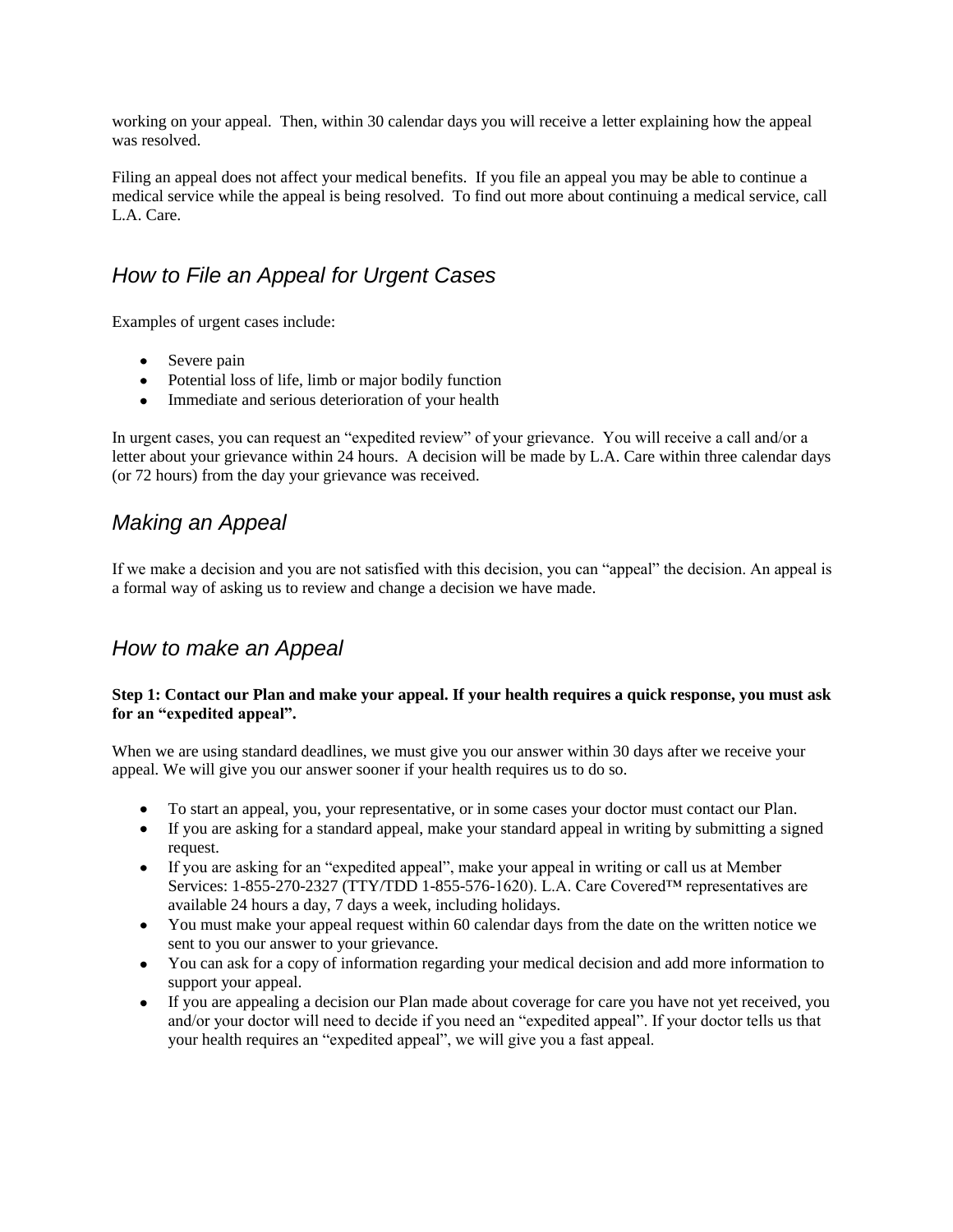#### **Step 2: Our Plan considers your appeal and we give you our answer.**

When we are using the expedited deadlines, we must give you our answer within 72 hours after we receive your appeal. We will give you our answer sooner if your health requires us to do so.

- When our Plan is reviewing your appeal we take another careful look at all of the information about your request for coverage of medical care. We check to see if we were following rules when we said no to your request.
- If our answer is yes to part or all of what you requested, we must authorize or provide the coverage we have agreed to provide within 72 hours after we receive your appeal.
- If our answer is no to part or all of what you requested, we will send you a written denial notice informing you that we have automatically sent your appeal to the Independent Review Organization

#### *If you don't agree with the decision made on your appeal*

If you don't agree with the decision made on your appeal, you may request a State Fair Hearing and file a grievance with the DMHC. You can also file a grievance with the DMHC if you do not hear from L.A. Care Health Plan within thirty (30) calendar days. You may also request an Independent Medical Review (IMR) with the DMHC.

#### *When to File an Independent Medical Review (IMR)*

You may file an IMR if you meet the following requirements:

- Your doctor says you need a health care service because it is medically necessary and it is denied; or
- You received urgent or emergency services determined to be necessary and they were denied; or
- You have seen a network doctor for the diagnosis or treatment of the medical condition, even if the health care services were not recommended.
- The disputed health care service is denied, changed or delayed by L.A. Care based in whole or in part on a decision that the health care service is not medically necessary, and/or
- You have filed a grievance with L.A. Care and the health care service is still denied, changed, delayed or the grievance remains unresolved after 30 days.

You must first go through the L.A. Care grievance process, before applying for an IMR. In special cases, the DMHC may not require you to follow the L.A. Care grievance process before filing an IMR. The dispute will be submitted to a DMHC medical specialist if it is eligible for an IMR. The specialist will make an independent decision on whether or not the care is medically necessary. You will receive a copy of the IMR decision from DMHC. If it is decided that the service is medically necessary, L.A. Care will provide the health care service.

You may request an Independent Medical Review (IMR) from DMHC. You have up to six months from the date of denial to file an IMR. You will receive information on how to file an IMR with your denial letter. You may reach DMHC toll-free at 1-888-HMO-2219 or 1-888-466-2219.

There are no fees for an IMR. You have the right to provide information to support your request for an IMR. After the IMR application is submitted, a decision not to take part in the IMR process may cause you to lose certain legal rights to pursue legal action against the plan.